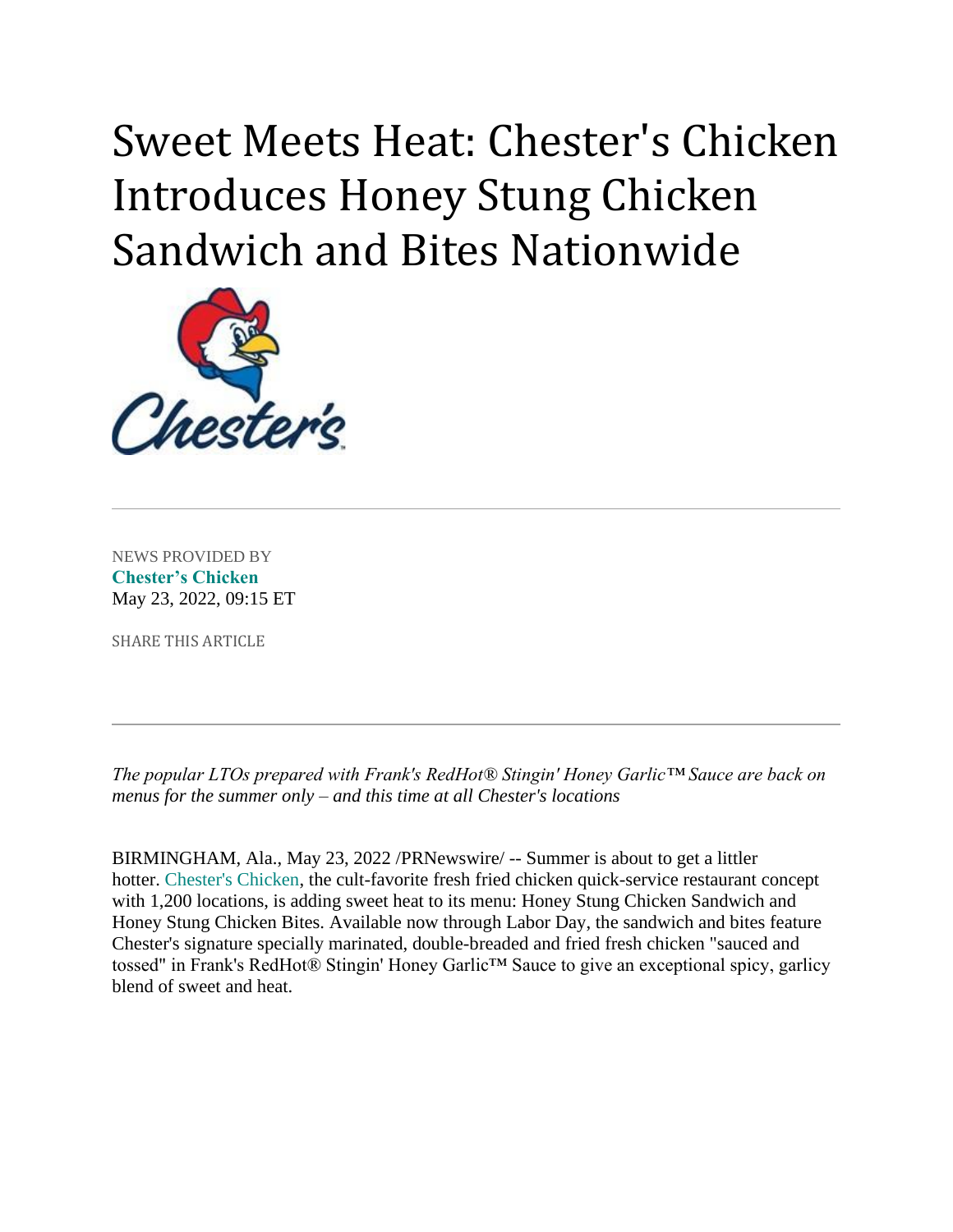

Honey Stung Chicken Sandwich from Chester's Chicken, made with Frank's RedHot® Stingin' Honey Garlic™ Sauce. Available summer 2022 only at all Chester's locations nationwide.



Honey Stung Chicken Bites from Chester's Chicken, made with Frank's RedHot® Stingin' Honey Garlic™ Sauce. Available summer 2022 only at all Chester's locations nationwide.

Consumers continue to seek out spicier menu options – with 62% saying they like or love spicy flavors or foods.<sup>1</sup> In response, spicy chicken sandwiches now appear on more than half (55%) of QSR menus.<sup>2</sup> Using Frank's RedHot Stingin' Honey Garlic Sauce, Chester's Honey Stung Chicken combines the on-trend honey and garlic flavor profiles with the heat of Frank's RedHot to give consumers the bold flavors they crave.